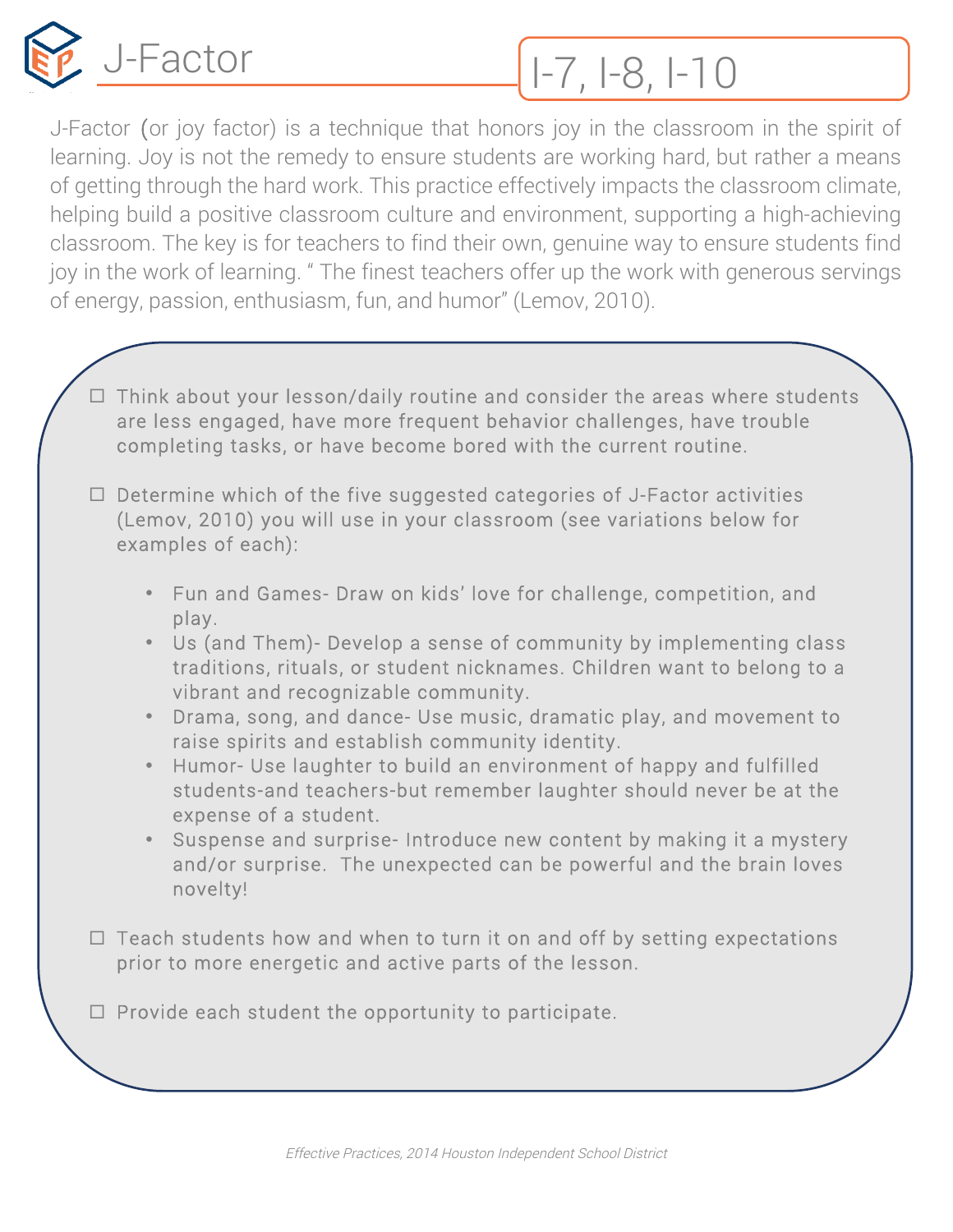

Some teachers may shy away from this strategy because "joy" is often correlated with being "loud" and "chaotic". This technique can be tailored and is still applicable for quiet and structured activities.



The J-Factor can be designed to motivate individual students, small groups, or large groups. Try mixing it up!